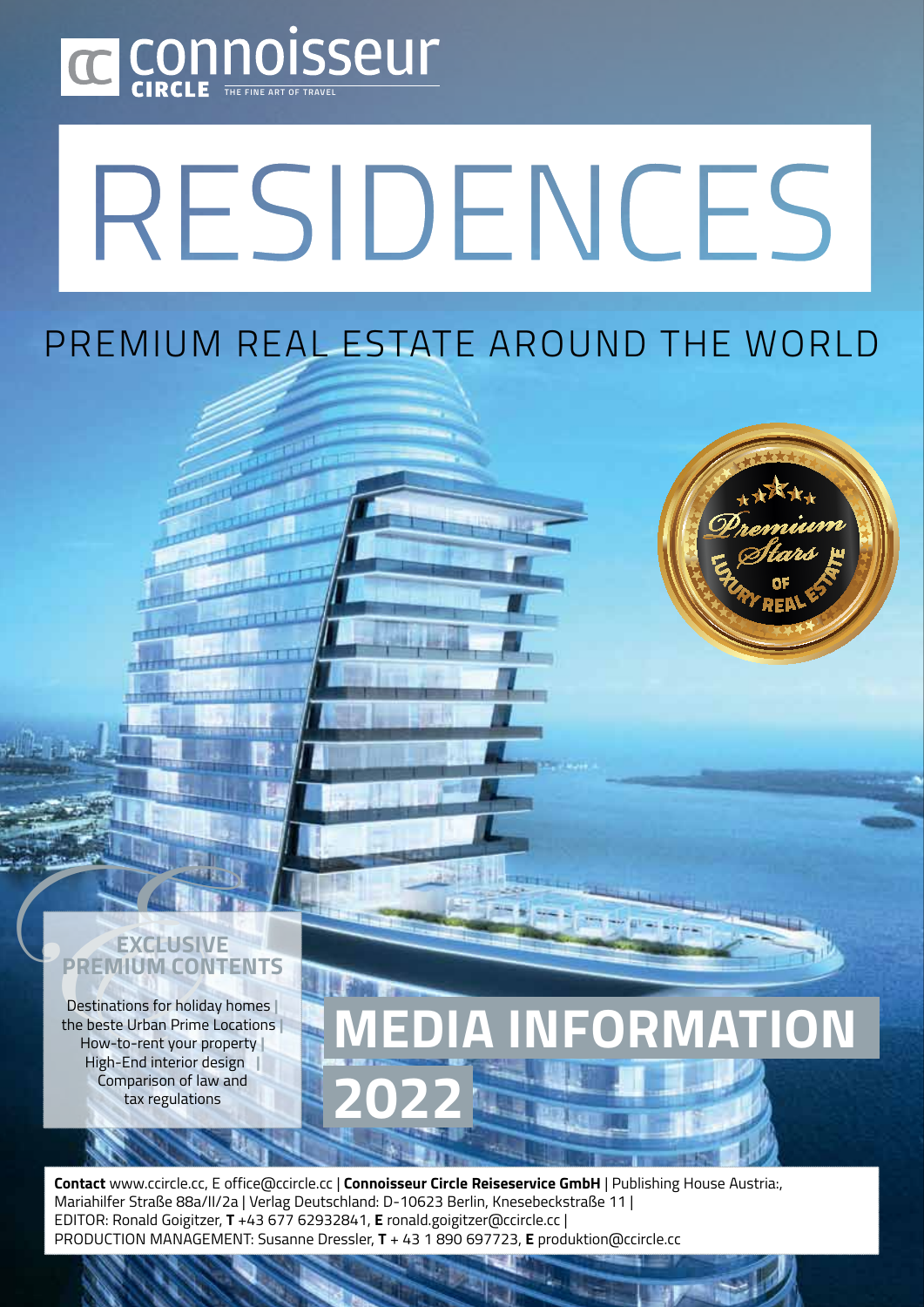# **PUBLICATION DATE: 30 June, 30 November 2022**

### **ADVERTISING CLOSING DATE: 17 June, 16 November 2022**

## **ADVERTISING POSSIBILITIES**



**2/1 page 4c, 420 x 297 mm**

GERMANY EUR 11,80 AUSTRIA EUR 7,70 SWITZERLAND CHF 9.40 SPECIAL RATES EUR 13,50 all countries CHF 16,60



**1/1 page 4c, 210 x 297 mm**

| )0 | <b>GERMANY</b>       | <b>EUR</b> | 5,900 |
|----|----------------------|------------|-------|
| )N | <b>AUSTRIA</b>       | <b>FUR</b> | 3,850 |
| )N | SWITZERI AND         | <b>CHF</b> | 4,700 |
| )N | <b>SPECIAL RATES</b> | <b>FUR</b> | 6,800 |
| )N | all countries        | <b>CHF</b> | 8,400 |
|    |                      |            |       |



#### **Luxury Residences Package**

■ 2x1/1 pages Luxury Residences

- Online advertising 1 year
- 1x Newsletter
- 4x 1/4 page CC Segment Residences
- EUR 8,900

# **TOTaL CIRCULATION: 62,500**

### **Austrian Circulation: 27,000**

#### **PRESENTED PERSONALLY OR PERSONALIZED DELIVERED: 23,000**

#### **Circulation**

#### ■ 7.500 newsstand retail

- **2,500** members of the Austrian Airlines HON Circle and selected Austrian Airlines Senators (To become a member of the HON Circle the traveler must accumulate 600,000 miles in twoconsecutive calendar years)
- 15,000 exclusive distribution to top decision makers and Connoisseur Circle members in Austria with a net household income of more than € 5,000
- **2,000** direct delivery to selected 4- star superior and 5-star hotels

### **Germany and SwiSS' Circulation: 35,500**

#### **PRESENTED PERSONALLY OR PERSONALIZED DELIVERED GERMANY: 13,000 Schweiz: 8,500**

#### **Circulation Germany: 26,000**

■ **13,000** newsstand retail

- 8,000 direct delivery to frequent-traveler top decision makers in Germany earning a nett household income of more than € 5,000 via distributor Connoisseur Circle Members and Subscribers
- **5,000** direct delivery to 4-star and 5-star hotels and to upscale tourist information agencies

#### **Circulation Switzerland: 9,500**

- **1,500** newsstand retail
- **2,000** CC Members and subscribers
- **6,000** dropship to top tourism and their premium customers as well 5-star hotels (annual hotel ranking: THE BEST HOTELS Switzerland)

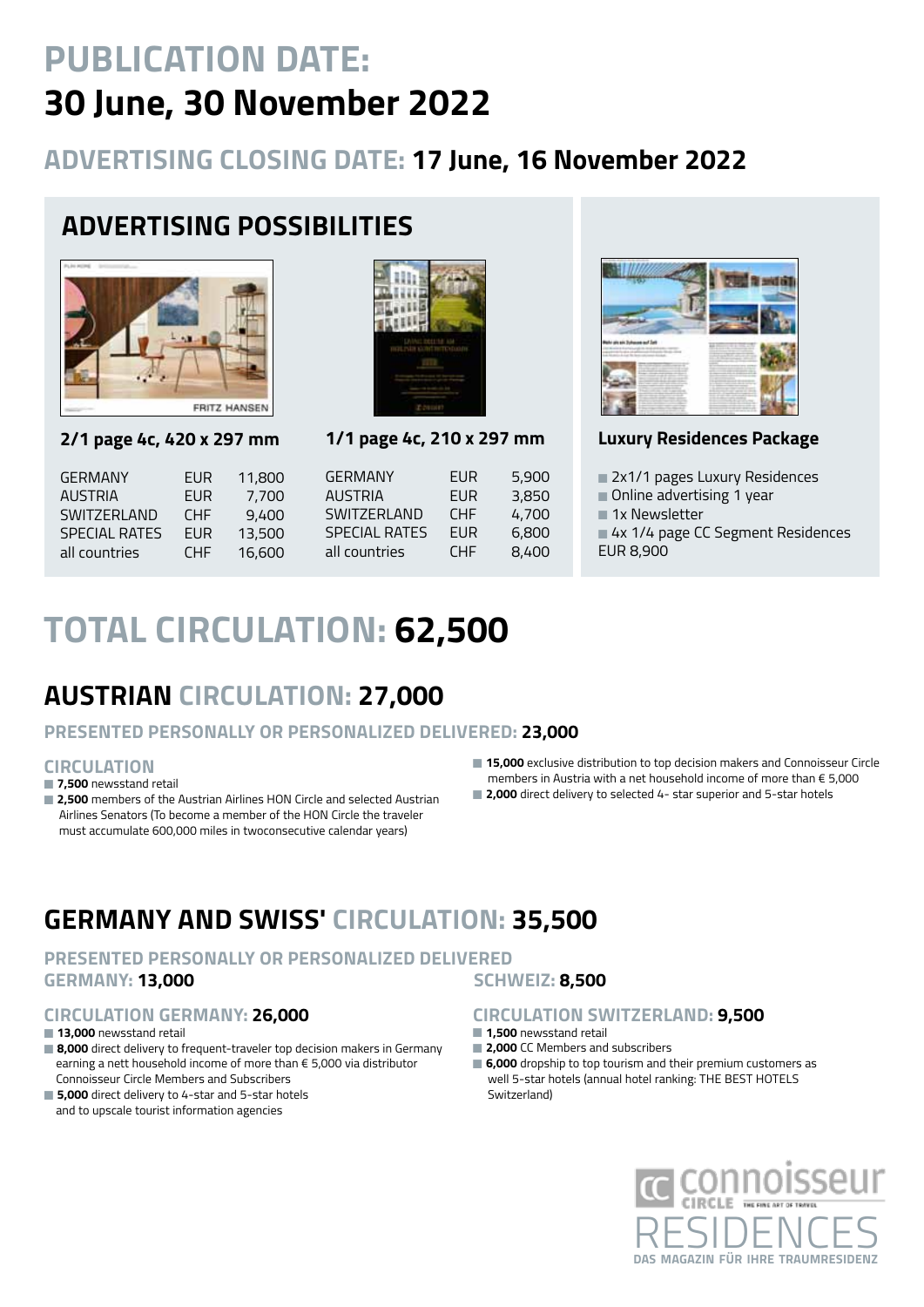# Content marketing campaigns for premium real estate

Content marketing works. Especially when the perfect target group is reached. Messages and content are transported through various channels used by the target groups. The results are highly effective due to the editorial impression, the optimal possible adaptation of the messages and the targeted placement. Furthermore, these activities also have a positive effect as a support for your your own SEO measures.

#### **The implementation:**

#### **1. Content Creation**

For each property 3 to 4 messages/contents are defined and placed. The client provides photos/visualizations and basic information, our experts create the content – adapted to the channels.

#### **2. The Channels**

#### **a. Newsletter**

Newsletters consist of 5 info blocks, which are distributed to 23.000 users in Germany, Austria and Switzerland. The newsletter is sent out 1x per week.

#### **b. Website**

Each info block from the newsletter is automatically placed on the premiumstars.ccircle.cc website

#### **c. Partner Network**

We create a network of lifestyle and real estate websites, where the content can also be placed.

#### **d. Social Media Facebook**

Each infoblock can be placed on facebook (Connoisseur Circle, others).

#### **e. Social Media instagram**

Each infoblock can be placed on instagram (Connoisseur Circle, others).

#### **price table**

Newsletter

#### Newsletter Newsletter Social Media facebook Social Media facebook Social Media facebook Social Media instagram Social Media instagram Social Media instagram Print Print Print Content Package Basic Content Package Medium Content Package Premium

1 infoblock 3 infoblocks 5 infoblocks 1 infoblock 3 infoblocks 5 infoblocks 1 infoblock 3 infoblocks 5 infoblocks 1 infoblock 3 infoblocks 5 infoblocks NL, SM, Print each 1 NL, SM, Print each 3 NL, SM, Print each 5

#### **f. Print**

Printed information still has high credibility in the target group and remains present for a long time.

#### **g. Online advertising**

The content can also be promoted on all channels in the relevant target groups.

#### **h. Own platforms**

All info blocks can of course also be used in your own activities.



#### EUR

250  $600$ 850 1,200 500 700 200 500 700 600 1,350 1,950 1,100 2,800 3,900





COT